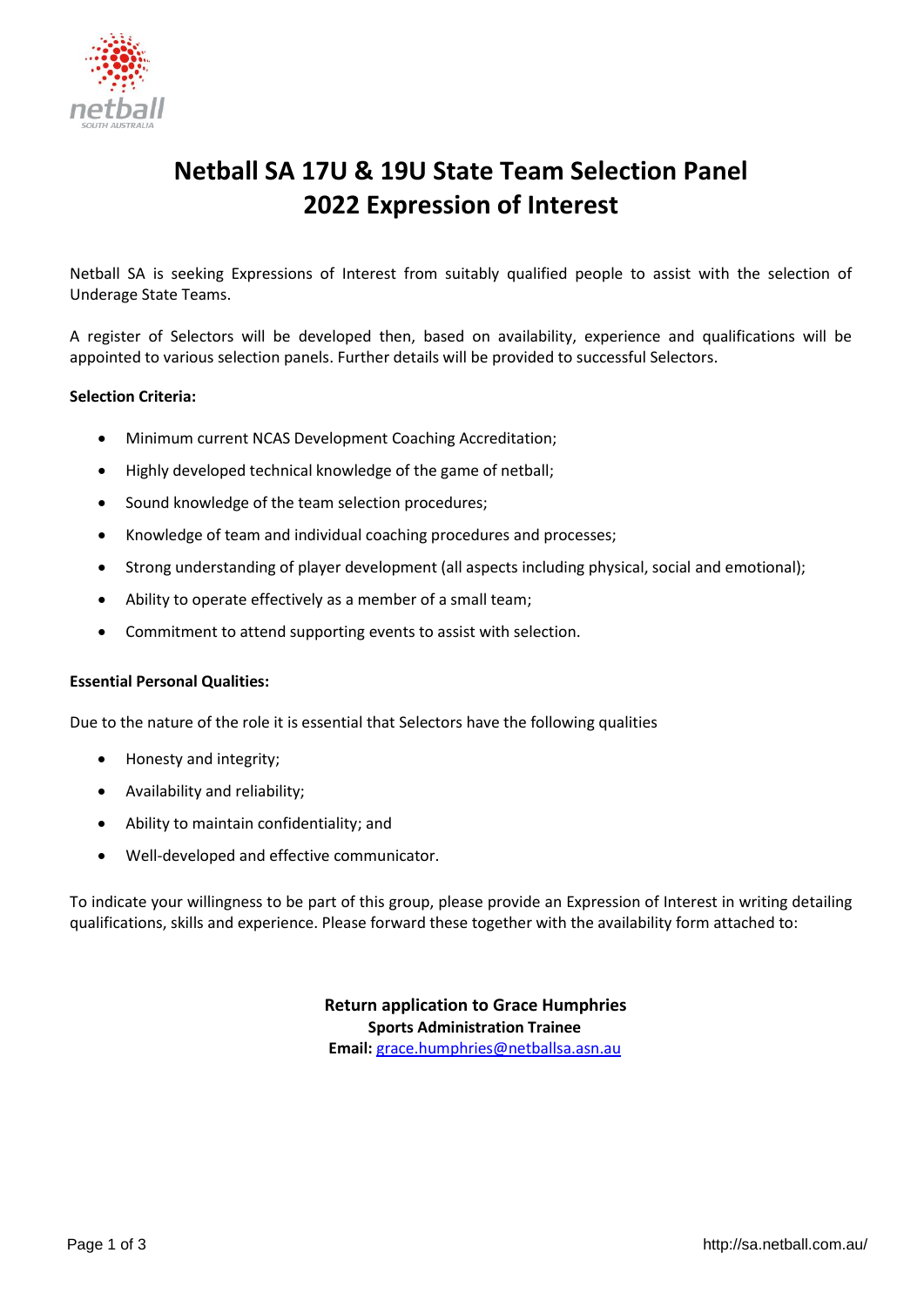

## **Closing Date for Expressions of Interest is by Friday 15 October 2021 by 9am**

Please indicate your availability on the following page and note that you must attend all sessions for that group. Selections will be conducted at Netball SA Stadium unless otherwise notified.

| <b>Full Name</b>                                                         |                                    |  |  |  |
|--------------------------------------------------------------------------|------------------------------------|--|--|--|
| Address:                                                                 |                                    |  |  |  |
| Suburb:                                                                  | Postcode: ________________________ |  |  |  |
| Telephone:                                                               |                                    |  |  |  |
| Email:                                                                   |                                    |  |  |  |
| Club:                                                                    |                                    |  |  |  |
| Association:                                                             |                                    |  |  |  |
|                                                                          |                                    |  |  |  |
| Selector experience (Please list experience in selecting teams – if any) |                                    |  |  |  |
|                                                                          |                                    |  |  |  |
|                                                                          |                                    |  |  |  |
|                                                                          |                                    |  |  |  |
|                                                                          |                                    |  |  |  |